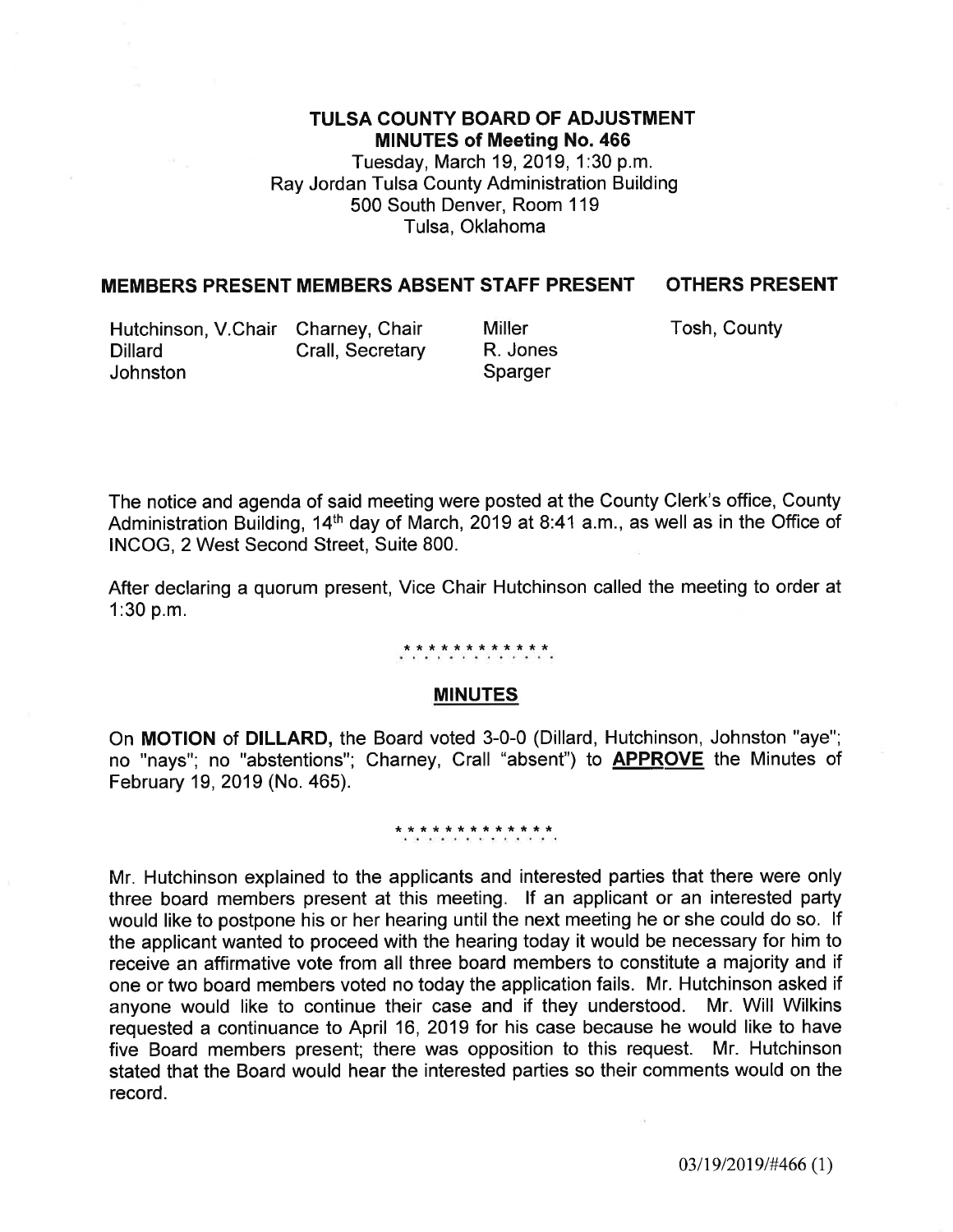### \*\*\*\*\*\*\*\*\*\*\*\*\*

Ms. Jones read the rules and procedures for the Board of Adjustment Public Hearing.

## \*\*\*\*\*\*\*\*\*\*\*\*\*

# UNFINISHED BUSINESS

## <sup>2733</sup>- Will Wilkins

## Action Requested:

Variance to allow an accessory building to exceed 750 square feet in an RS District (Section 240). LOCATION: 21521 West 14<sup>th</sup> Street South

#### Presentation:

No presentation was made by the applicant; he requested a continuance to the April 16, 2019 Board of Adjustment meeting.

Mr. Hutchinson stated that the Board will allow the interested parties to come fonryard to voice their opinion for the record in case they cannot attend next month's meeting.

#### lnterested Parties:

Mary Robinson, 21670 West 13<sup>th</sup> Place, Sand Springs, OK; stated she does not want to continue this case because she two foster children, an ill aunt, and mentally challenged brother that she takes care of, and the children get out of school around the same time as this meeting. She moved to Candlestick Beach in 1991 and purchased one of the first houses that was built in the addition. There has never been anything that makes her fear that there would be semi-trucks or two-ton trucks coming into the neighborhood as Mr. Wilkins would have for his business. People in the neighborhood have sheds and buildings, and everyone in the community like it as it is. Ms. Robinson read an opposition letter from the York family who was unable to attend today's meeting. Ms. Robinson stated that there are people in the neighborhood that have businesses in their houses like selling Avon or a personal beautician. These are small businesses. Ms. Robinson stated that Mr. Wilkins has his home location address listed on the internet as his business, so the neighbors think that if he builds this large building that eventually he will house his business materials with business vehicles going through the neighborhood, though Mr. Wilkins has never told the neighbors any different. Ms. Robinson thinks the proposed building is too big and too much.

Sharon Borchers, 1322 South 217<sup>th</sup> West Avenue, Sand Springs, OK; stated she has taken off work for the last two meetings regarding this case and she thinks it is important that she attend these meetings though it is causing problems at work. Ms. Borchers has lived in Candlestick Beach I for seventeen years and for the last ten years she has been the Treasurer of the Candlestick Beach Home Owner's Association. At the last meeting the Board advised Mr. Wilkins to meet with the HOA to see if <sup>a</sup>

 $\alpha$  (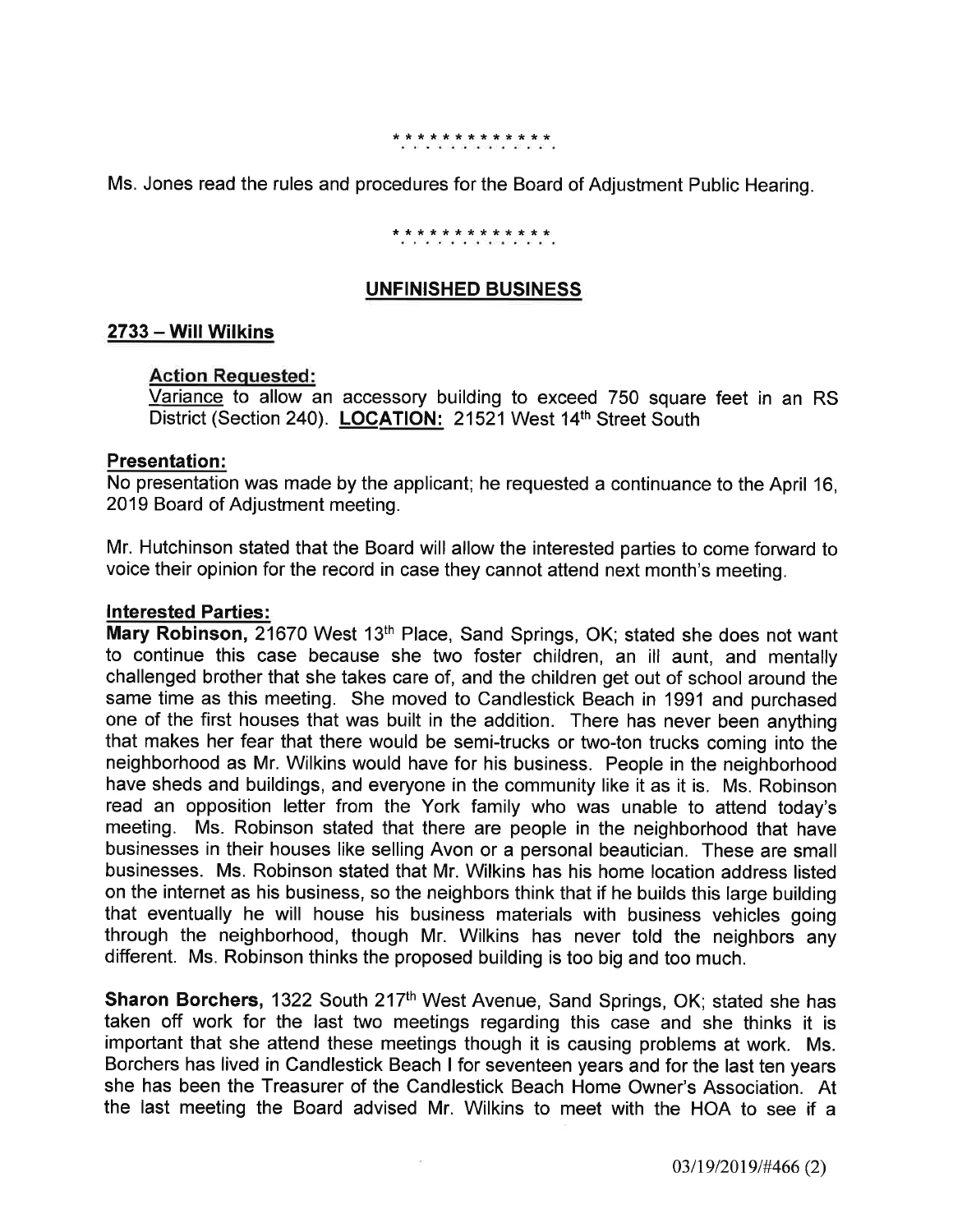compromise could be reached, and as today she does not believe Mr. Wilkins has done so. The only correspondence the HOA has had is a three-page list of demands and threatening litigation from Mr. Wilkins attorney requesting HOA documents that could be had at the County Clerk's office. Ms. Borchers stated that as a long-time resident does not feel that Mr. Wilkins wants to work with the Home Owner's Association or the neighbors. Ms. Borchers stated she is offended that she and anyone else was accused of vandalizing Mr. Wilkin's property; the residents are not going to do that.

Steven Brown, 21607 West 13<sup>th</sup> Place, Tulsa, OK; stated he does not want to have this case continued because of his wife's medical issues. Mr. Brown stated that at the last meeting the Board asked Mr. Wilkins to present his site plan to them so dimensions could be seen and studied, and he is curious whether he has done so.

Ms. Jones stated there are two plans in the agenda packet on pages 2.19 and 2.20. Mr. Brown stated that the reason he asked is because Mr. Wilkins keeps changing his plans several times.

Mr. Brown stated that he is concerned about if Mr. Wilkins is approved for the Variance but he does not comply with the conditions given by the Board? Mr. Hutchinson stated that Ms. Tosh, the County lnspector, would be the enforcement officer that would enforce the conditions given by the Board. Ms. Tosh stated the building will need to be built according to the plans that are submitted. Ms. Tosh stated that whatever plans are submitted must be approved before the permit is issued, once the permit is issued the County will follow up to make sure the building is built appropriately, or the owner's electric will not be released.

Mr. Brown stated that he is concerned about the building being so big, that it will be hard to make it not look like a commercial building. The building is being placed so that Mr. Wilkins will need to drive around the block and use a driveway that has been placed next to a neighbor's house. He is also concerned about the proposed being right in the middle of the subdivision.

Robert Stotler, 1347 South 220<sup>th</sup> West Avenue, Sand Springs, OK; stated he has been the President of the Home Owner's Association for less than two years and he is against the continuance of this case. There are three Variances for buildings that were built in the neighborhood, and of those three Variances there is not one person that came to the Board to protest against them; today there five or six people in attendance and there are numerous signatures against the proposed building. There has not been one set of plans given to the building committee, which Mr. Wilkins is a member, and he knows he needs to do so. When an application is filed, staff publishes official public notices and informs nearby residents and neighborhood associations. Staff then receives appropriate plans and development policies to formulate the case study and staff analysis. Not one time on any of the Variances has the Neighborhood Association been notified; they find out through the grapevine. Mr. Stotler stated that he has spoken to Robi about notifying the Neighborhood Associations, and she does not know where a neighborhood association would go to register for a mailing list. ln this case the Home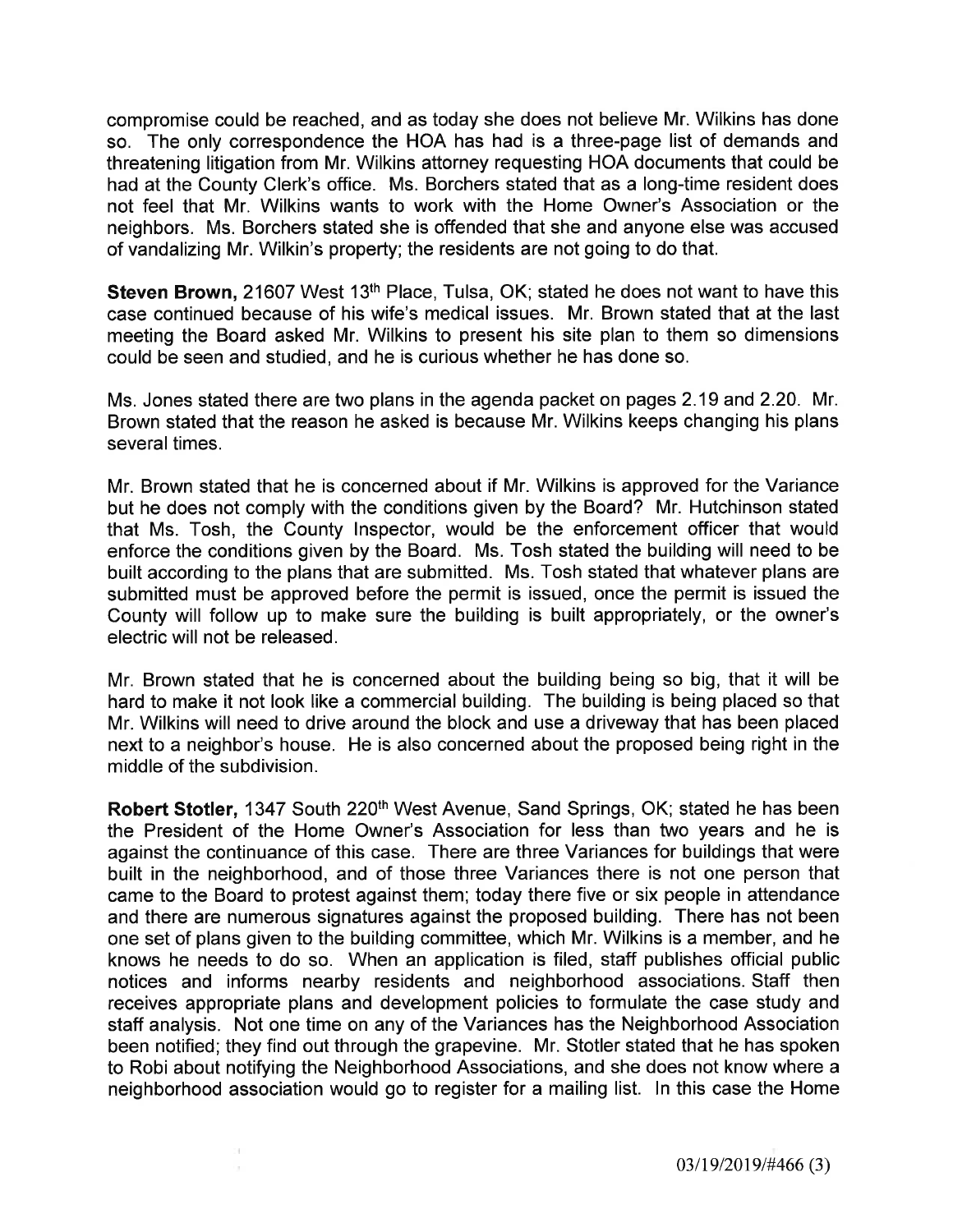Owner's Association did not know anything was being built because Mr. Wilkins never submitted plans. Mr. Stotler asked why the Home Owner's Associations in the County are not notified.

Ms. Miller stated the City of Tulsa has a Working in Neighborhoods Department that facilitates the registering of neighborhood associations for the City, and she does not think the County has anything like that. There is no one organizing or collecting that information for the County Board of Adjustment or INCOG to have. The information is not available for them to have.

Mr. Dillard stated the neighborhood is being notified because there are notices mailed to home owners within a 300-foot radius of a subject property is being notified. With that many people the Home Owner's Association is totally aware of it because there is nothing faster than word of mouth.

Mr. Stotler presented a graph that showed home owner's in favor of or not in favor of the proposed building and explained the shadings on the graph. Mr. Stotler stated that he researched Novus Homes and found the business address to be 615 North Cheyenne Avenue, but that house has been sold to another party. So, he did more searching and found Novus Homes listed at 21521 West 14<sup>th</sup> Street, Sand Springs, which is Mr. Wilkins home address; Mr. Wilkins has stated that he is not going to run a business out of that house and there is a sign in the front yard of Mr. Wilkins house promoting his business. Mr. Stotler presented a letter addressed to Mr. Wilkins from the Candlestick Beach Home Owner's Association, and he read the letter to the Board. Mr. Stotler read from the neighborhood covenants. Mr. Stotler stated that the proposed building is the same size as the houses that surround it, so it will be a giant building with a driveway on another street making it look like a stand-alone building. That is not harmonious for the neighborhood. Mr. Stotler stated that a hardship cannot be selfcreated, and he feels Mr. Wilkins created his own hardship when he purchased the two lots to build his house and the third lot, he purchased, for placing a 2,000 square foot building on creating his own hardship. The residents do not want a giant building in the middle of a neighborhood. Mr. Stotler referred to several photos of existing accessory buildings in the neighborhood that have brick on them, so they blend into the neighborhood. Mr. Stotler stated he inherited these problems and he is just trying to make it right for everyone in the neighborhood and trying to stop the brother-in-law deals from the past and get down to the rules and regulations.

Dennis Strait, 21521 West 13<sup>th</sup> Place, Tulsa, OK; stated he lives in front of the subject site for the proposed building. He is opposed to the continuance because this needs to be resolved. All the buildings in the area are houses, they are not commercial buildings and he is afraid that is what this will be. Mr. Strait stated that the driveway that Mr. Wilkins wants to install will be right in front of his house. Mr. Strait stated that he believes Mr. Wilkins has a lawn service to tend to his yard so the building is not needed for lawn equipment. He doesn't understand why the building isn't being built next to Mr. Wilkins house and facing the beach instead of facing someone's house. The proposed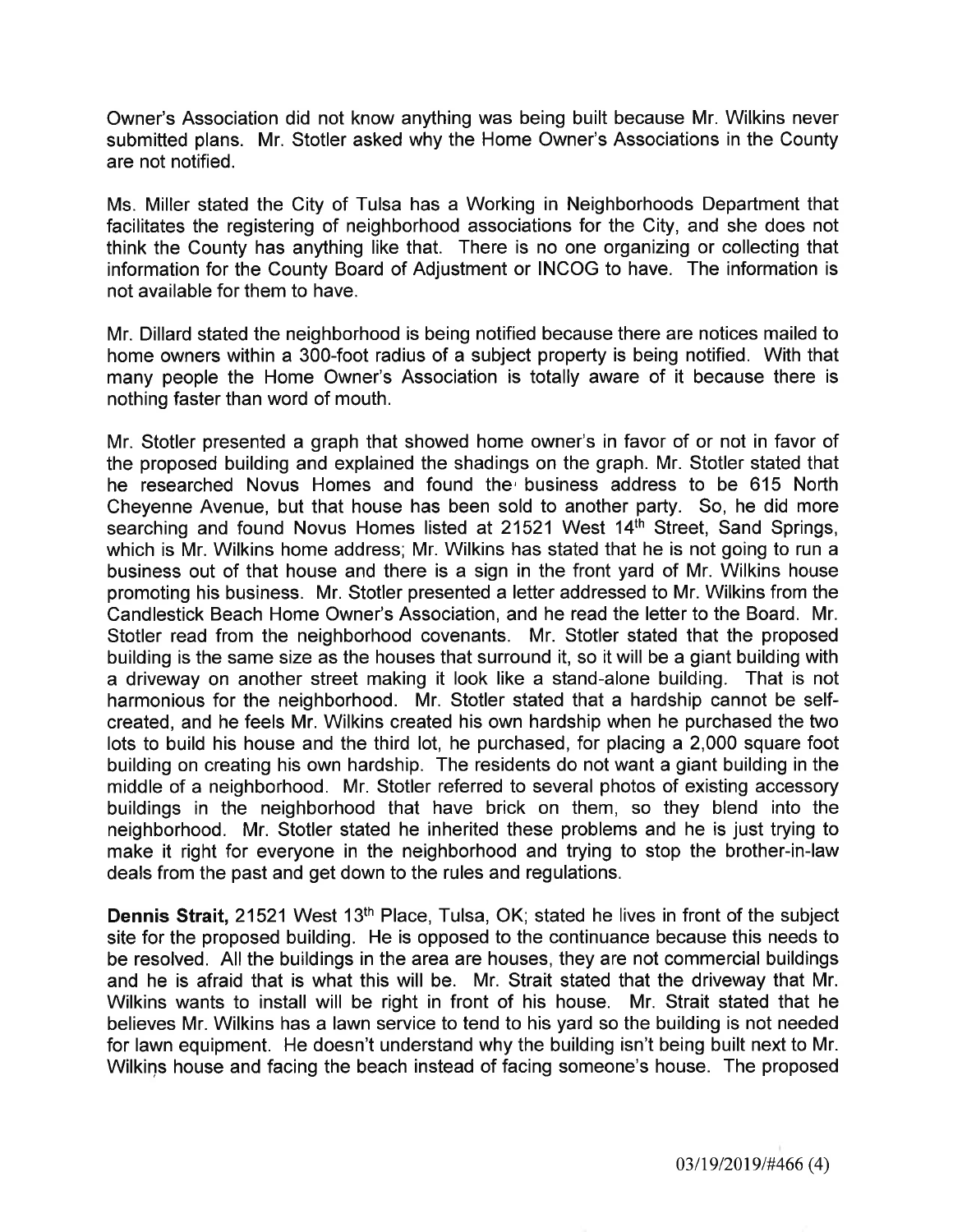building will be what he sees when he looks out his front window, and he is afraid that he will be running his business out of it.

Mr. Hutchinson thanked the interested parties for their comments and stated the Board will keep them under advisement for the meeting next month.

Mr. Wilkins asked the Board if he would have an opportunity to speak directly to what the interested parties discussed today, and then continue the case? Mr. Hutchinson stated that he prefers not to, otherwise the entire case should be heard today. Mr. Wilkins consented.

## Comments and Questions:

None.

## Board Action:

On MOTION of DILLARD, the Board voted 3-0-0 (Dillard, Hutchinson, Johnston "aye"; no "nays"; no "abstentions"; Charney, Crall "absent") to CONTINUE the request for a Variance to allow an accessory building to exceed 750 square feet in an RS District (Section 240) to the April 16, 2019 Board of Adjustment meeting with no further continuances; for the following property:

# LT 15 BLK 2; LTS 6 & 7 BLK 2, CANDLESTICK BEACH, OF TULSA COUNTY, STATE OF OKLAHOMA

## \* \* \* \* \* \* \* \* \* \* \* \* \* \*

## NEW APPLICATIONS

## 2734-Aloha Surface

#### Action Requested:

Variance to allow 0 feet of frontage on a public street to permit a lot split in an AG District (Section 207). LOCATION: 3800 East 171<sup>st</sup> Street South

#### Presentation:

Aloha Surface, 402 East 16<sup>th</sup> Street, Owasso, OK; stated the property is to be split according to a trust, and she is the trustee. The existing house will be razed. The property is 10 acres and it will be split into four pieces. The two rear pieces of property which will be 2-1/2 acres each, are not on 171<sup>st</sup> Street. One of the rear pieces will be sold to her niece, and a brother will have the other 2-1/2 acres in the rear. Ms. Surface stated that she has received permission from the water department to add three taps to the property. In general, the piece of property will stay together within the family, but because of the trust she has to split the property into four pieces. Ms. Surface stated there was a survey done allowing for access easements on both sides of the subject property, and there are driveways that do back to the rear properties.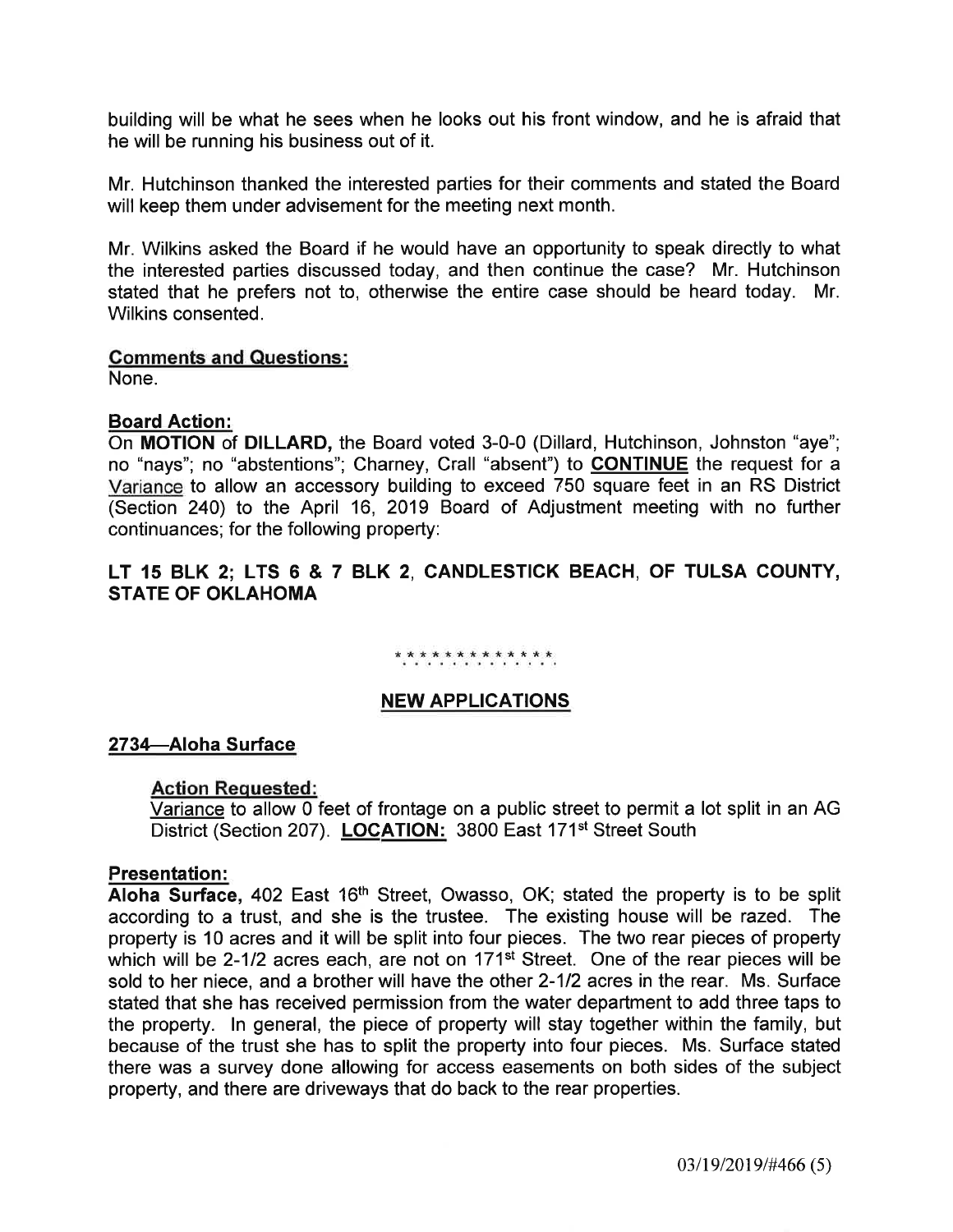Mr. Dillard asked Ms. Surface if they were recorded easements. Ms. Surface stated that she did not know. Ms. Tosh stated that she looked at the legal description for the property and it is not shown in the legal description for the individual parcels.

Mr. Johnston asked Ms. Surface if the survey had prepared the legal easement. Ms Surface stated that she did not know.

### lnterested Parties:

Sherry Surface, 3800 East 171st Street South, Bixby, OK; stated that her uncle sold her the portion of the property that has been designated for her.

## Comments and Questions:

Mr. Dillard stated that he can support this request subject to the easements be recorded of record.

#### Board Action:

On MOTION of HUTCHINSON, the Board voted 3-0-0 (Dillard, Hutchinson, Johnston "aye"; no "nays"; no "abstentions"; Charney, Crall "absent") to **APPROVE** the request for a Variance to allow 0 feet of frontage on a public street to permit a lot split in an AG District (Section 207), subject to conceptual plans 312 and 3.13. The Board has found the hardship to be the large tract of land. The easements shown on pages 3.12 and 3.13 be filed at the County Court House before the lot split is approved. The Board finds that this will not be a detriment or impair the purpose, spirit or intent of the Code; for the following property:

## E/2 W/2 NE NW SEC 33 17 13 10ACS, OF TULSA COUNTY, STATE OF OKLAHOMA

## 2735-American Promotional Events

#### Action Requested:

Special Exception to permit fireworks stand (Use Unit 2); Variance from the allweather parking surface requirement (Section 1340.D) for a period of 10 years. **LOCATION: 4221 East Pine Street North** 

#### Presentation:

Lonnie Basse, American Promotional Events, TNT Fireworks, 5401 West Skelly Drive, Tulsa, OK; no formal presentation was made but the applicant was available for any questions from the Board.

#### lnterested Parties:

There were no interested parties present

## Comments and Questions:

None.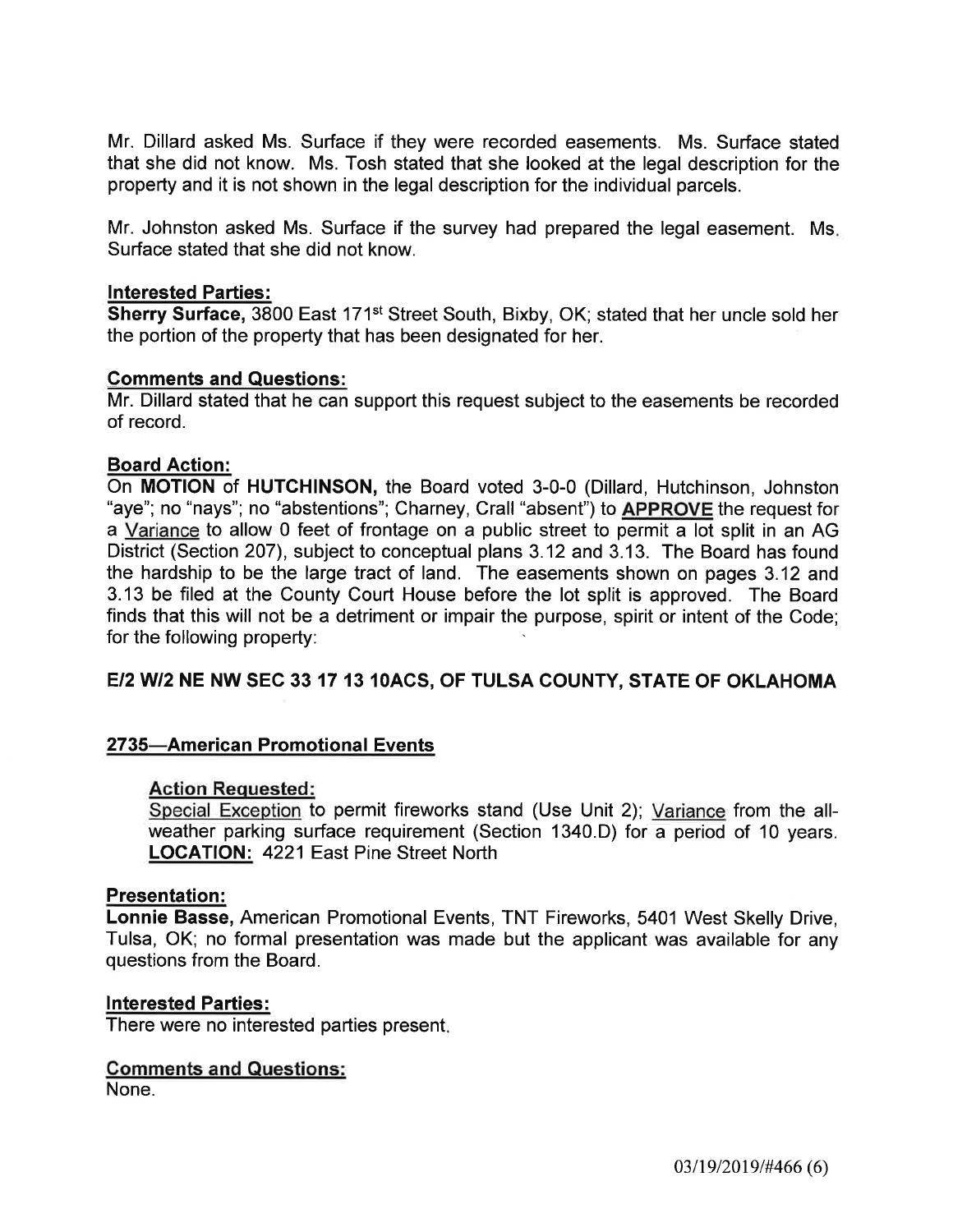# Board Action:

On MOTION of DILLARD, the Board voted 3-0-0 (Dillard, Hutchinson, Johnston "aye"; no "nays"; no "abstentions"; Charney, Crall "absent") to APPROVE the request for a Special Exception to permit fireworks stand (Use Unit 2); Variance from the all-weather parking surface requirement (Section 1340.D) for a period of 5 years, March 2024; for the following property:

PRT SW SE BEG 35N SWC SW SE TH N97.35 TO A PT NO SELY R/W OF SL & SF RR TH NE684.63 TH ON CRV RT274.77 SW568.49 W638.69 POB SEC 28 20 13 4.8928ACS, OF TULSA COUNTY, STATE OF OKLAHOMA

## 2736-American Promotional Events

## Action Requested:

Special Exception to permit fireworks stand (Use Unit 2); Variance from the allweather parking surface requirement (Section 1340.D) for a period of 10 years. LOCATION: 1504 North Yale Avenue East

## Presentation:

Lonnie Basse, American Promotional Events, TNT Fireworks, 5401 West Skelly Drive, Tulsa, OK; stated that TNT Fireworks has been at this location since 1966.

Mr. Hutchinson asked Mr. Basse what his hours of operation are for this site. Mr. Basse stated that the stand opens June 20<sup>th</sup> and closes July 6<sup>th</sup>, 10:00 A.M. to 10:00 P.M.

# lnterested Parties:

There were no interested parties present.

## Gomments and Questions:

None

# Board Action:

On MOTION of DILLARD, the Board voted 3-0-0 (Dillard, Hutchinson, Johnston "aye"; no "nays"; no "abstentions"; Charney, Crall "absent") to **APPROVE** the request for a Special Exception to permit fireworks stand (Use Unit 2); Variance from the all-weather parking surface requirement (Section 1340.D) for a period of 5 years, March 2024. The days of operation are to be from June  $20<sup>th</sup>$  to July  $6<sup>th</sup>$ . The hours of operation are to be 10:00 A.M. to 10:00 P.M. from June 20<sup>th</sup> through July 2<sup>nd</sup> and July 5<sup>th</sup> and July 6<sup>th</sup>, and 10:00 A.M. to 12:00 midnight July 3rd and July 4th; for the following property:

# BEG 348.16W & 50N SECR SE SE SE TH N338 E290.21 S163 W167 S175 W123.16 POB SEC 28 20 13 1.581ACS, WEE RANCHO ADDN, OF TULSA COUNTY, STATE OF OKLAHOMA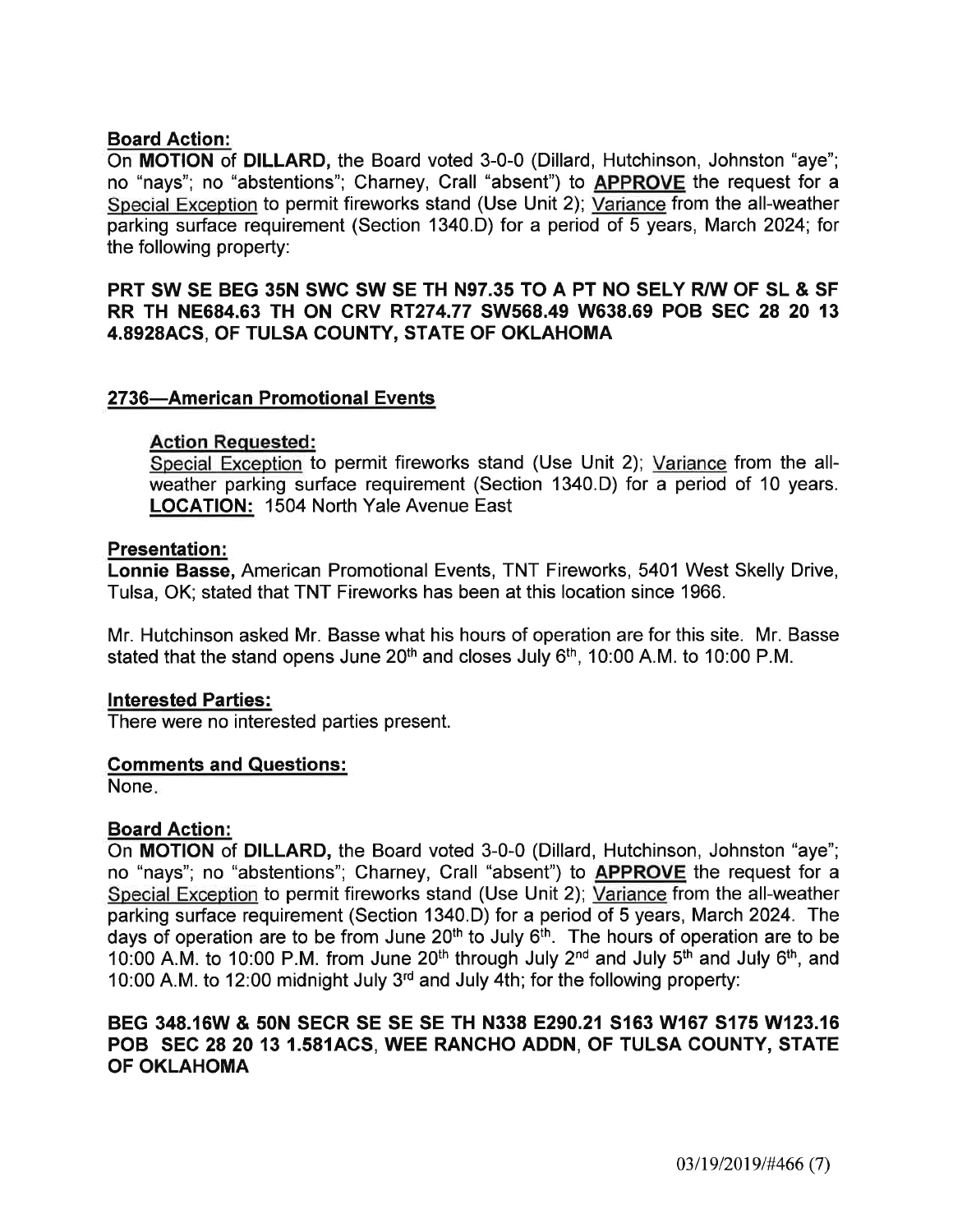# 2737-American Promotional Events

## Action Requested:

Special Exception to permit fireworks stand (Use Unit 2); Variance from the allweather parking surface requirement (Section 1340.D) for a period of 10 years. LOCATION: 701 West 41<sup>st</sup> Street South

### Presentation:

Lonnie Basse, American Promotional Events, TNT Fireworks, 5401 West Skelly Drive, Tulsa, OK; stated TNT Fireworks has been at this site since 1987.

## lnterested Parties:

There were no interested parties present

## Gomments and Questions:

None.

## Board Action:

On MOTION of DILLARD, the Board voted 3-0-0 (Dillard, Hutchinson, Johnston "aye"; no "nays"; no "abstentions"; Charney, Crall "absent") to **APPROVE** the request for a Special Exception to permit fireworks stand (Use Unit 2); Variance from the all-weather parking surface requirement (Section 1340.D) for a period of 5 years, March 2024. The days of operation are to be from June  $20<sup>th</sup>$  to July  $6<sup>th</sup>$ . The hours of operation are to be 10:00 A.M. to 10:00 P.M. from June 20<sup>th</sup> through July 2<sup>nd</sup> and July 5<sup>th</sup> and July 6<sup>th</sup>, and 10:00 A.M. to 12:00 midnight July 3'd and July 4th; for the following property:

## SW SW SW LESS S5O & WsO N28O S33O FOR STS SEC 22 19 <sup>10</sup> 8.g21ACS,TIMBERLING HOLLOW, SOONER MINI STORAGE, SOONER MINI STORGE EXT, OF TULSA COUNTY, STATE OF OKLAHOMA

## 2738-American Promotional Events

## Action Requested:

Special Exception to permit fireworks stand (Use Unit 2); Variance from the allweather parking surface requirement (Section 1340.D) for a period of 10 years. LOCATION: 11625 North 113th Avenue East

#### Presentation:

Lonnie Basse, American Promotional Events, TNT Fireworks, 5401 West Skelly Drive, Tulsa, OK; stated TNT Fireworks has been at this location prior to 1987.

## lnterested Parties:

Morgan Pemberton, Assistant City Planner, City of Owasso, 200 South Main, Owasso, OK; stated the City requested a denial in Case CBOA-2670 in May,2018, which is a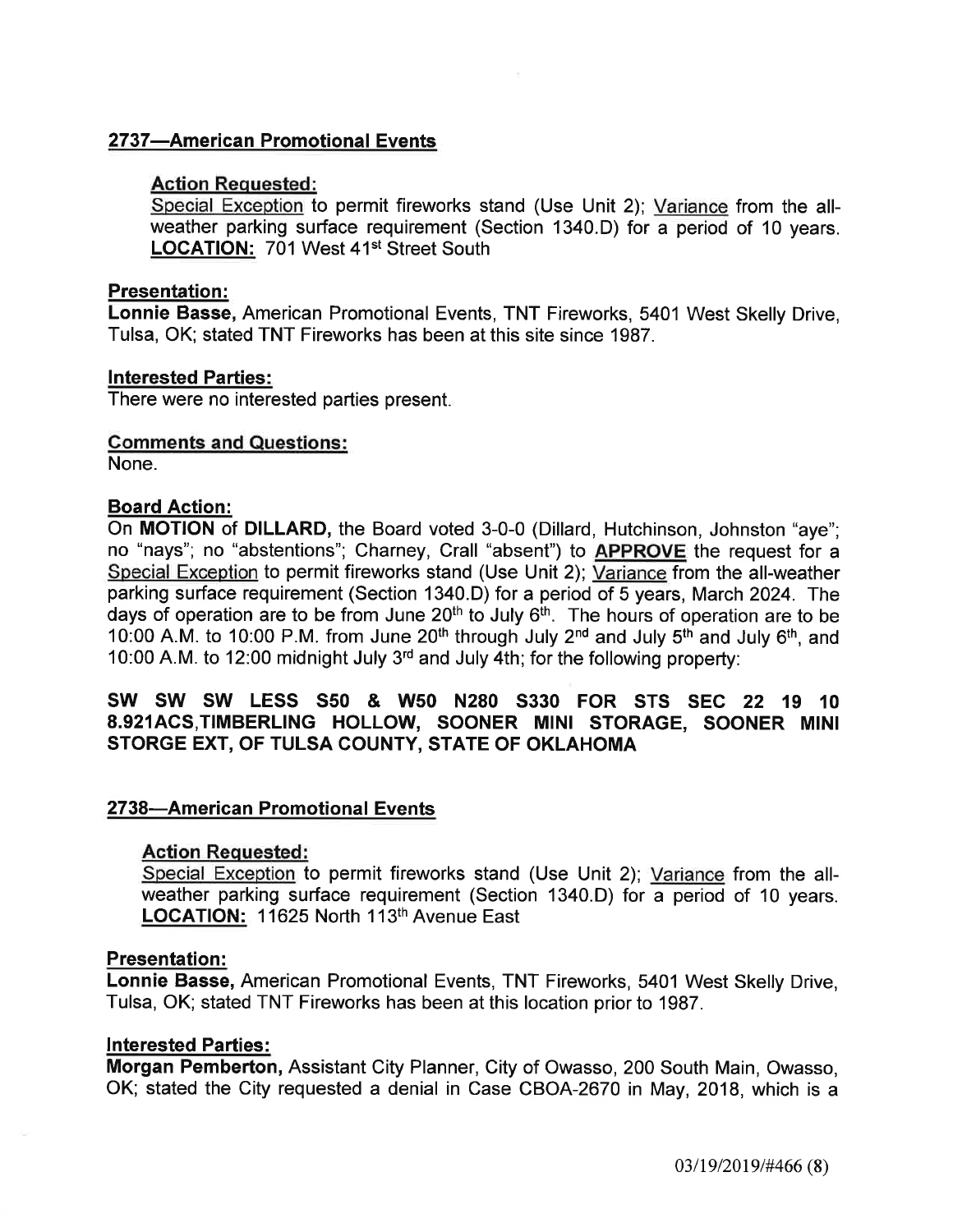fireworks stand on North Garnett Road south of Smith Farm Market. The City requested a denial of that application for several reasons and the City of Owasso believes that many of the same circumstances apply to this case. While the subject property is not within Owasso city limits it is within Owasso's fence line, and it is predominately surrounded by property that has been annexed into Owasso's city limits. Also, the subject property is located on the northwest corner of one of Owasso's busiest commercial corridors. The City of Owasso anticipates seeing a considerable amount of development in coming years with the widening of Garnett Road from g6th Street North to 116<sup>th</sup> Street North, as well as the widening of 116<sup>th</sup> Street North from Mingo to Garnett Road. The City of Owasso does not allow firework stands to operate within its city limits, and also all parking in the City of Owasso is required to be of a hard-paved surface and no gravel parking is permitted. The subject property in not meeting the standards of the City of Owasso, though technically it is still in the County, it may have a general detrimental affect on property values in the surrounding area. The City of Owasso is also concerned with the specific potential effects of the fireworks stand operating on the subject property, including dust, noise, and increased traffic to an area that is often congested with vehicles. ln particular, there is a residential neighborhood that is within the Owasso city limits and it abuts the subject property on the northwest corner. Ms. Pemberton stated that her estimates show that the residential neighborhood is less than 150 feet away from where the fireworks stand is proposed to be located. Amplified noise and dust emanating from the subject property as a result of increased activity on a non-paved surface would be especially detrimental to the existing residential neighborhood. The City of Owasso feels that for the reasons that have been discussed this case does not meet the statutory requirements for a Special Exception or a Variance, and therefore the City of Owasso respectfully requests the Board deny this particular case. Ms. Pemberton stated that if the Board is so inclined to approve this application, the City of Owasso requests the Board consider adding these additional conditions on the subject property: hours of operation be limited from 10:00 A.M. to 7:00 P.M., that no generators be allowed to operate on the property due to the excessive noise they create, that no additional light sources be added on to the subject property over 20 feet in heíght or closer than 100 feet of the existing residential subdivision, that gravel parking not be allowed and all parking on the subject property would be required to be on a hard surface, that no signs that are not allowed in the Owasso city limits be permitted on the subject property including stand alone banners, flags, portable signs, flashing signs, all credit signs, pennants, ribbons, balloons, inflatables, streamers or strings of light bulbs. The City of Owasso also request that a two-year time limit be added.

Mr. Hutchinson asked Ms. Pemberton if the hard corner, where the car lot is located, is annexed into the City of Owasso currently. Ms. Pemberton stated that it is not; it is the only corner at that intersection that is not currently in Owasso city limits.

#### Rebuttal:

Lonnie Basse came forward and stated that in all the years TNT Fireworks has operated on the subject property, the Church of the Nazarene does this a fund raiser project, TNT has never been made aware of any problems, TNT has never been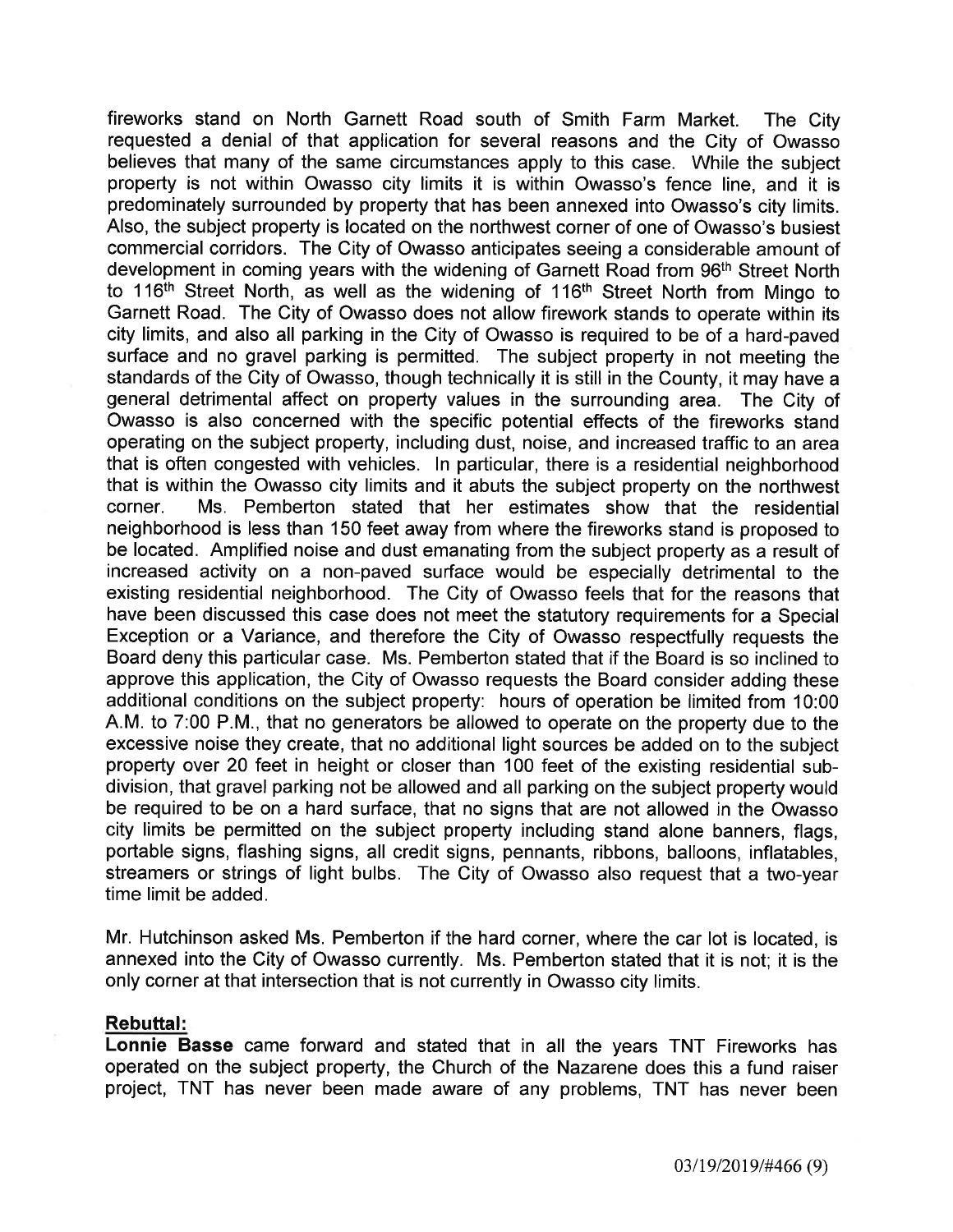approached by the City of Owasso regarding concerns, and he thinks this is an overreach of their authority as the stand is not in the city limits. The City of Owasso has no control over the subject property and should not have any control; if they want control, they should annex the property. Mr. Basse stated that he is unaware of any of the other fireworks stands that are in or near the City of Owasso being given extra requirements.

## Comments and Questions:

Mr. Dillard stated that he can support this request for three years with the same hours as the other stands presented today; this stand has had no complaints in over 30 years.

Mr. Johnston agreed with the three-year time limit suggested by Mr. Dillard

## Board Action:

On MOTION of HUTCHINSON, the Board voted 3-0-0 (Dillard, Hutchinson, Johnston "aye"; no "nays"; no "abstentions"; Charney, Crall "absent") to APPROVE the request for a Special Exception to permit fireworks stand (Use Unit 2); Variance from the allweather parking surface requirement (Section 1340.D) for a period of 3 years, March 2022. The days of operation are to be from June  $20<sup>th</sup>$  to July  $6<sup>th</sup>$ . The hours of operation are to be 10:00 A.M. to 10:00 P.M. from June 20th through July 2nd and July  $5<sup>th</sup>$  and July 6<sup>th</sup>, and 10:00 A.M. to 12:00 midnight July 3<sup>rd</sup> and July 4<sup>th</sup>. There are to be no generators used and there is to be no additional lighting. The applicant is to try to place the tent where the customers can park on the parking lot; for the following property:

## BEG SWC SEC E347 N316 W347 S316 POB LESS BEG SWC SW SW SW TH N5O E3O SE28.28 S3O WsO POB SEC 5 21 14 2.46ACS, WEDEL CENTRE, OF TULSA COUNTY, STATE OF OKLAHOMA

## 2739-American Promotional Events

## Action Requested:

Special Exception to permit fireworks stand (Use Unit 2); Variance from the allweather parking surface requirement (Section 1340.D) for a period of 10 years. LOCATION: 19214 East 91<sup>st</sup> Street South

## Presentation:

Lonnie Basse, American Promotional Events, TNT Fireworks, 5401 West Skelly Drive, Tulsa, OK; stated TNT Fireworks has been at this location since the early 1990s.

## lnterested Parties:

There were no interested parties present.

## Gomments and Questions:

None.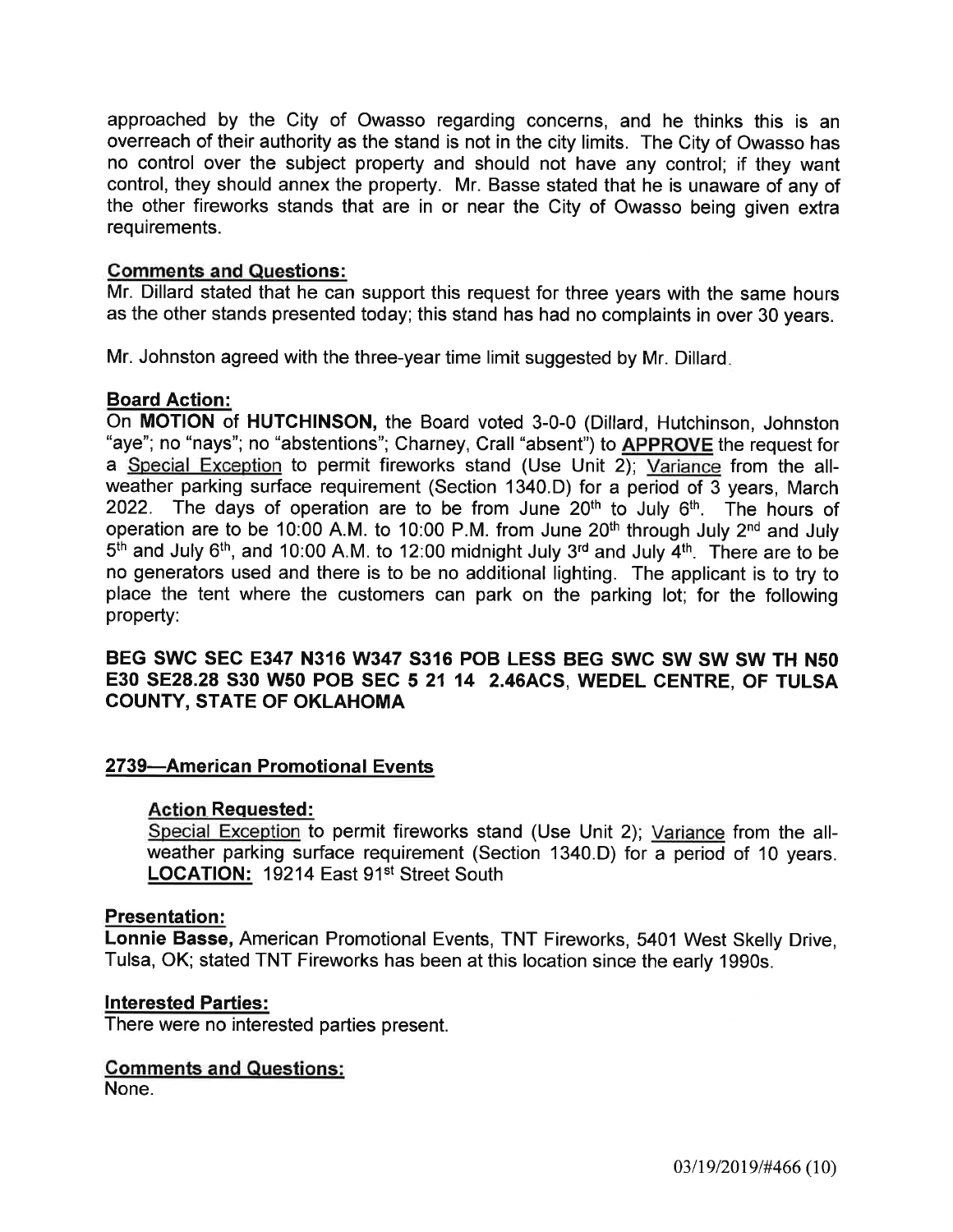# Board Action:

On MOTION of DILLARD, the Board voted 3-0-0 (Dillard, Hutchinson, Johnston "aye"; no "nays"; no "abstentions"; Charney, Crall "absent") to APPROVE the request for <sup>a</sup> Special Exception to permit fireworks stand (Use Unit 2); Variance from the alt-weather parking surface requirement (Section 1340.D) for a period of 5 years, March 2024. The days of operation are to be from June  $20<sup>th</sup>$  to July  $6<sup>th</sup>$ . The hours of operation are to be 10:00 A.M. to 10:00 P.M. from June 20<sup>th</sup> through July 2<sup>nd</sup> and July 5<sup>th</sup> and July 6<sup>th</sup>, and 10:00 A.M. to 12:00 midnight July 3'd and July 4th; for the following property:

# 8317.5 N343 NE NE LESS N6O & E5O THEREOF SEC 241814 1.737AC, OF TULSA COUNTY, STATE OF OKLAHOMA

# 2740-American Promotional Events

## Action Requested:

Special Exception to permit fireworks stand (Use Unit 2); Variance from the allweather parking surface requirement (Section 1340.D) for a period of 10 years. LOCATION: SW/c of East 101<sup>st</sup> Street South & South 129<sup>th</sup> Avenue East

## Presentation:

Lonnie Basse, American Promotional Events, TNT Fireworks, 5401 West Skelly Drive, Tulsa, OK; no formal presentation was made but the applicant was available for any questions from the Board.

## lnterested Parties:

There were no interested parties present

## Gomments and Questions:

None.

# Board Action:

On MOTION of DILLARD, the Board voted 3-0-0 (Dillard, Hutchinson, Johnston "aye"; no "nays"; no "abstentions"; Charney, Crall "absent") to **APPROVE** the request for a Special Exception to permit fireworks stand (Use Unit 2); Variance from the all-weather parking surface requirement (Section 1340.D) for a period of 5 years, March 2024. The days of operation are to be from June  $20<sup>th</sup>$  to July  $6<sup>th</sup>$ . The hours of operation are to be 10:00 A.M. to 10:00 P.M. from June  $20<sup>th</sup>$  through July  $2<sup>nd</sup>$  and July  $5<sup>th</sup>$  and July  $6<sup>th</sup>$ , and 10:00 A.M. to 12:00 midnight July 3rd and July 4th; for the following property:

NE NE LESS N24.75 & W24.75 THEREOF & LESS BEG 24.755 & 24.758 NEC NE TH S419.19 N140.83 N178.89 NW105.91 W273.88 WLy20t.59 E564.21 TO pOB & LESS PRT NE NE BEG 659.77W NEC NE TH W659.77 51321,49 E1319.87 N4O9.O3 W448 N252 W211.85 N660.89 TO POB LESS N2, RABBIT RUN, OF TULSA COUNTY, STATE OF OKLAHOMA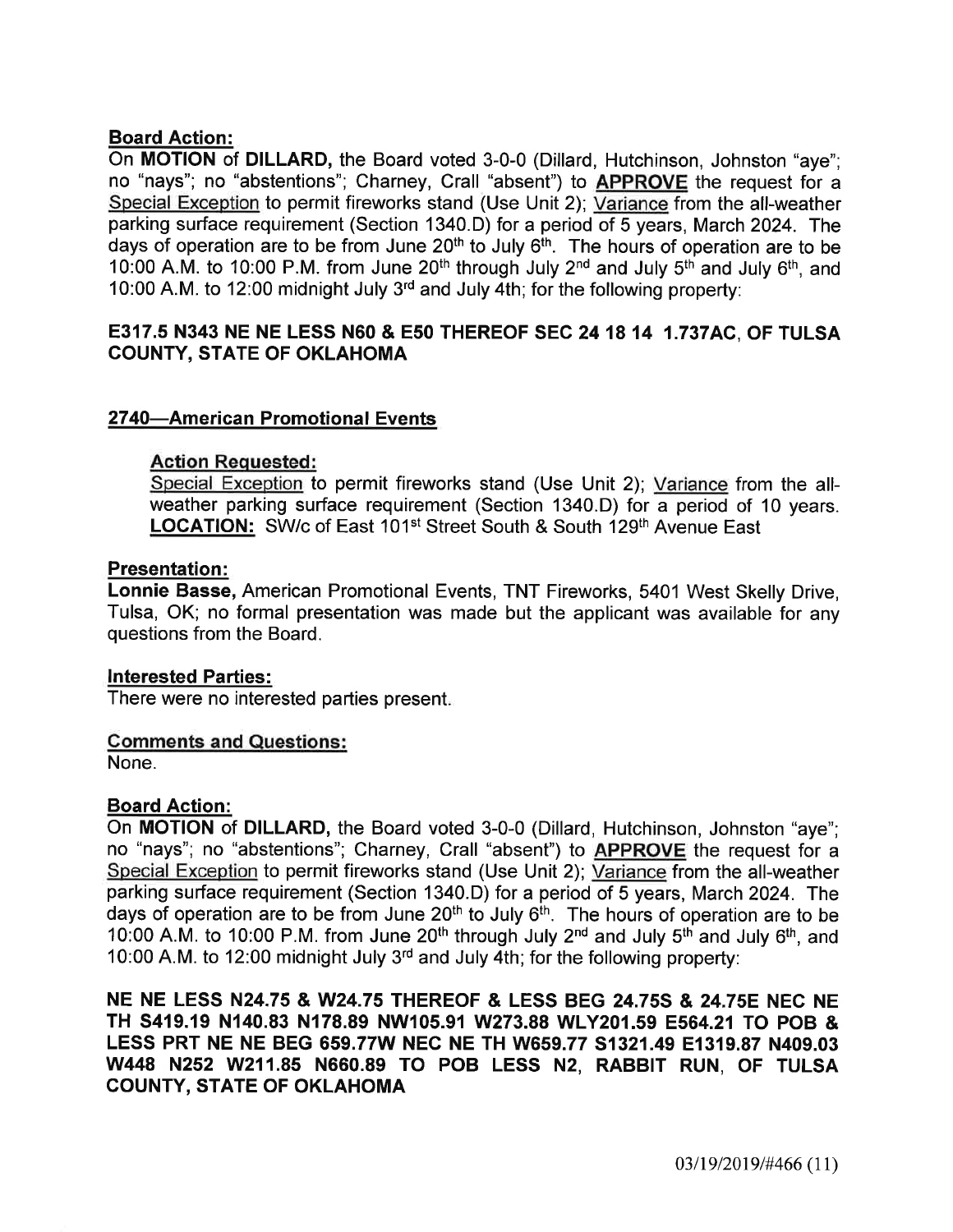# 2741-Karen & Wayne Bridgeman

# Action Requested:

Special Exception to permit fireworks stand (Use Unit 2); Variance from the allweather parking surface requirement (Section 1340.D) for a period of 10 years. LOCATION: 4515 East Pine Street North

## Presentation:

The applicant was not present

## lnterested Parties:

There were no interested parties present

# Comments and Questions:

None.

## Board Action:

On MOTION of DILLARD, the Board voted 3-0-0 (Dillard, Hutchinson, Johnston "aye"; no "nays"; no "abstentions"; Charney, Crall "absent") to **CONTINUE** the request for a Special Exception to permit fireworks stand (Use Unit 2); Variance from the all-weather parking surface requirement (Section 1340.D) for a period of 10 years to the April 16, 2018 Board of Adjustment meeting; for the following property:

# W 270 S 240 SW SE SE LESS S 50 FOR ST. SEC 28-20-13; PRT SW SE BEG 50N SECR SW SE TH W226 NE242.74 E160 S233.59 POB SEC 28 20 13 1.03AC, OF TULSA COUNTY, STATE OF OKLAHOMA

# 2742-Nick Dyer

# Action Requested:

Special Exception to permit a single-family dwelling (Use Unit 6) in a CS District (Section 710). LOGATION: 20117 South Peoria Avenue East

## Presentation:

Nick Dyer, 1831 East 122<sup>nd</sup> Street, Jenks, OK; stated he purchased the subject property across from the Long Horn Ranch, and he and his wife wanted to move there for their retirement. He did not realize the property was zoned commercial until he was denied his building permit; about 213 of the property is zoned commercial and 1/3 of the property is not zoned commercial. The portion of the property not zoned commercial is low and not suitable for building on.

Mr. Johnston asked Mr. Dyer if the access would be off 201st. Mr. Dyer stated that the access will be off Peoria.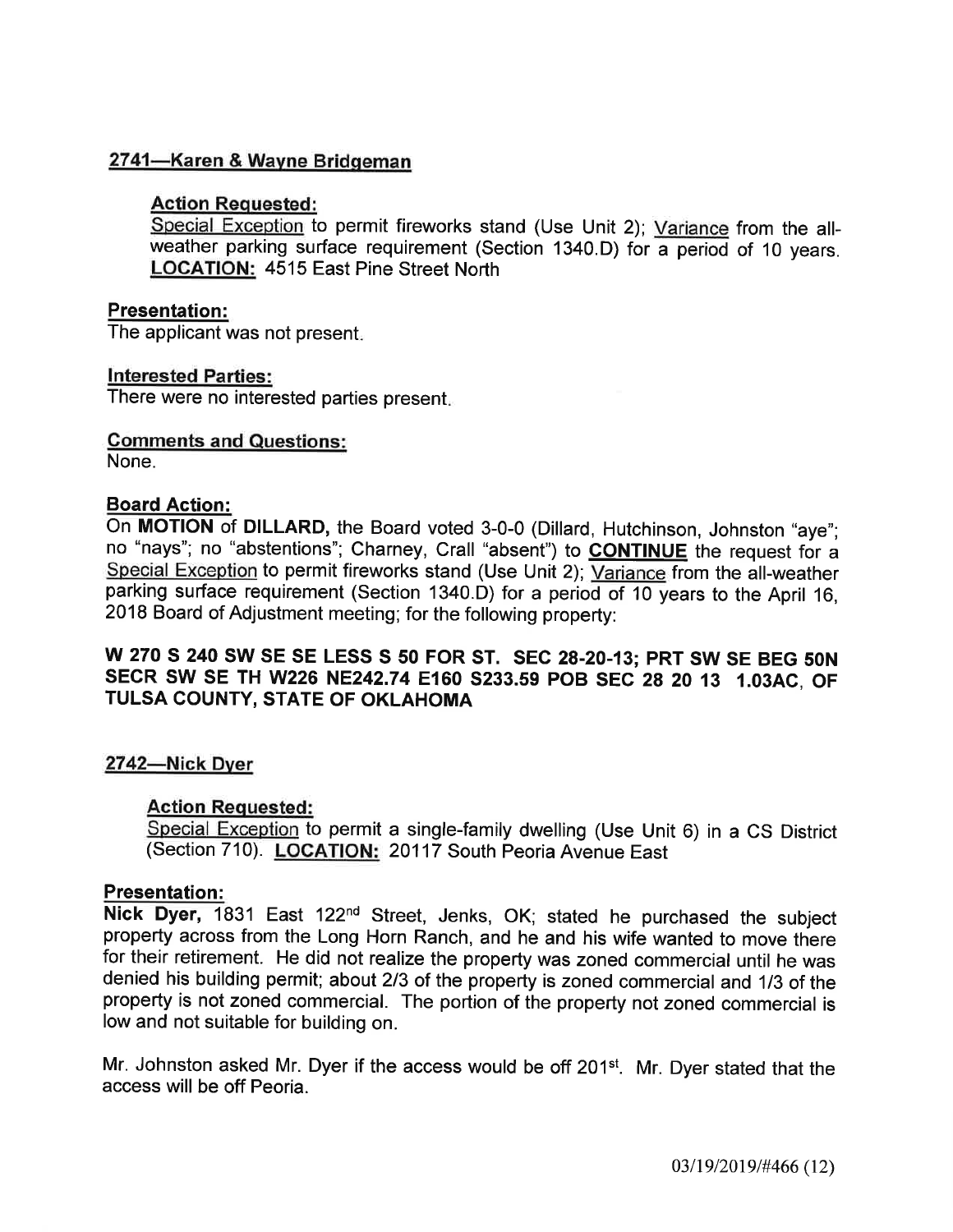#### lnterested Parties:

There were no interested parties present.

#### Gomments and Questions:

None.

#### Board Action:

On MOTION of JOHNSTON, the Board voted 3-0-0 (Dillard, Hutchinson, Johnston "aye"; no "nays"; no "abstentions"; Charney, Crall "absent") to **APPROVE** the request for a Special Exception to permit a single-family dwelling (Use Unit 6) in a CS District (Section 710); for the following property:

# NW NW NW LESS S33O THEREOF SEC 18 16 13 5.OOACS, OF TULSA COUNTY, STATE OF OKLAHOMA

## \*\*\*\*\*\*\*\*\*\*\*\*\*

#### OTHER BUSINESS

Teresa Tosh, County Inspector, to discuss the appeal process for an Appeal of a County Official's Administrative Decision.

#### Presentation:

Teresa Tosh, Director of County Inspections, 633 West 3rd Street, Tulsa, OK; stated that her office is trying to clean things up, and the fireworks stands are an example. For so many years it was a running joke with the fireworks stands was to come into the office and say they were grandfathered in. Some of the stands have been in the same location for many years but they were not being operated by the original people but had been passed down through the years with no proper approvals given. Ms. Tosh stated that her office has sought the help of Nolan Fields in the District Attorney's office to make sure that there is the proper documentation and proper procedures. Inspections Office will probably start upsetting people and there will be more appeals of cases, because there are notices and violations being put into place. The inspections office will soon be able to write proper restrictive citations. The citations will also have a monetary value that will be enforceable. Ms. Tosh stated that her office is working with the District Attorney's office on what the outcome will be if the land owner does nót pay a fine; it will work much like tax liens on property. The inspections office will give the land owner every opportunity to comply with the citation.

# \*\*\*\*\*\*\*\*\*\*\*\*\*

NEW BUSINESS None.